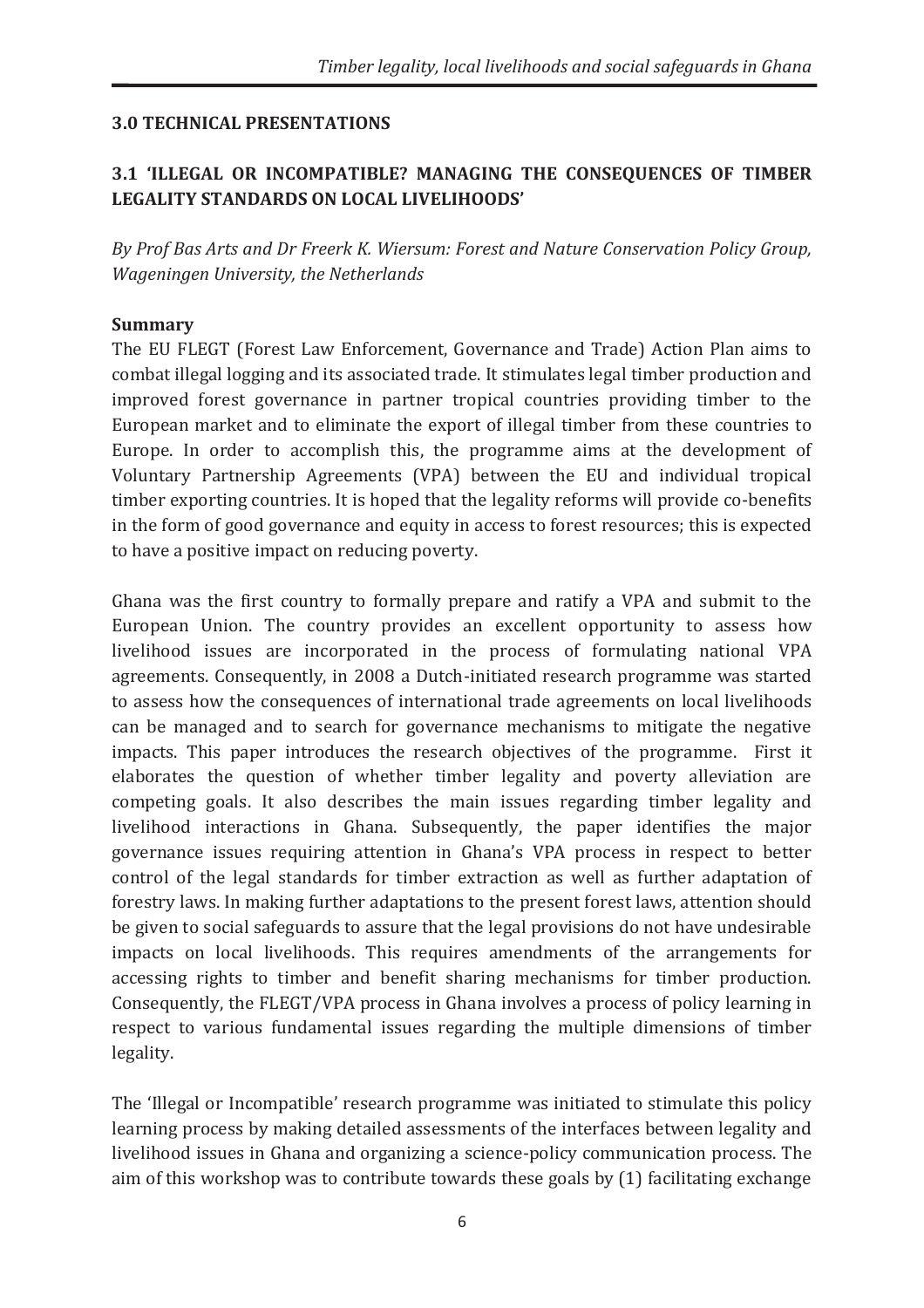of information and networking amongst scientists on the possible impacts of VPA on livelihoods, and (2) stimulating science-policy interaction by establishing a dialogue between policy makers and the research community on VPA impacts on livelihoods.

#### **Introduction**

The conservation and wise use of tropical forests is of global concern. Illegal and irresponsible timber exploitation is considered as one of the important reasons for continued deforestation and degradation. The EU FLEGT (Forest Law Enforcement, Governance and Trade) Action Programme recognizes that the EU, as a significant consumer of tropical timber, shares responsibility with tropical countries to combat illegal logging and its associated trade. In order to stimulate legal timber production and improved forest governance, the programme aims at the development of Voluntary Partnership Agreements (VPA) between the EU and partner tropical timber exporting countries as a means to eliminate the export of illegal timber to Europe. The programme is primarily focused on the identification and implementation of measures ensuring legal timber production and trade. It assumes that by addressing illegal timber production it will be possible to contribute towards improved forest governance and sustainable timber production.

The voluntary timber trade agreements are considered as a vehicle for wider forest policy reforms, and it is hoped that the legality reforms will provide co-benefits in the form of good governance and equity in access to forest resources. This is expected to have a positive impact on reducing poverty. It is recognized that such co-benefits will only be possible in case the Voluntary Partnership Agreements include social safeguards and potential adverse effects on local communities are minimized. Hence, the Agreements should not only identify measures to control illegal timber production and trade, but also measures to deal with wider legality-related social issues, notably concerning the impact of the legality assurance system on the lives of rural communities who depend on the forests.

Ghana was the first country to formally prepare and ratify a VPA. Therefore, this country provides an excellent opportunity to assess how livelihood issues are incorporated in the process of formulating national VPA agreements. Consequently, when in 2008 a Dutch-initiated research programme was started to assess how the consequences of international trade agreements on local livelihoods can be managed and to search for governance mechanisms to mitigate the negative impacts, Ghana was invited as a partner in the programme. This 'Illegal or incompatible' (IoI) research and communication programme is carried out by a consortium of organizations including Tropenbos International Ghana and the Forestry Commission (in Ghana), and Wageningen University and Research Centre and Tropenbos International (in the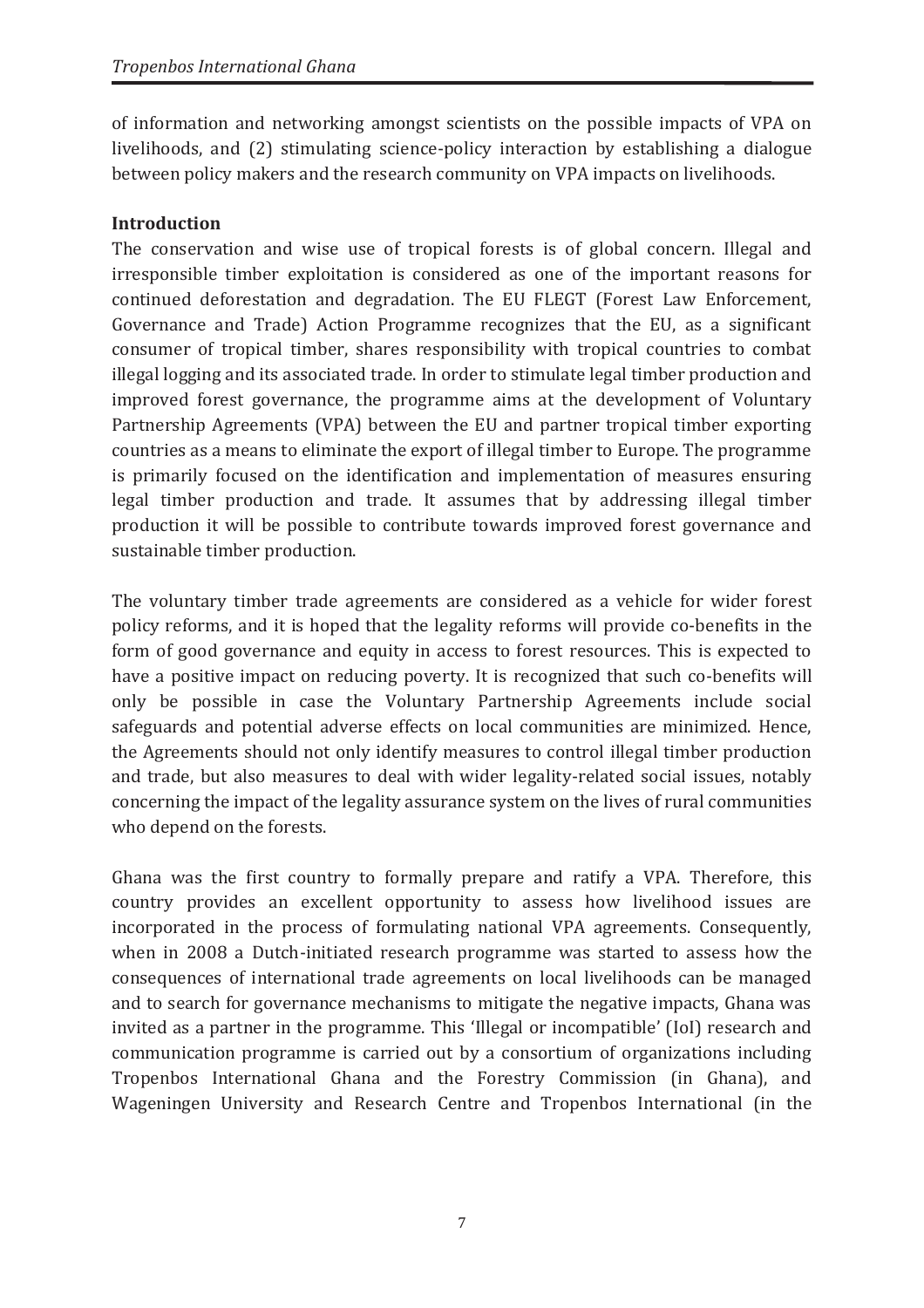Netherlands)<sup>1</sup>. The project focuses on analyzing the FLEGT/VPA governance process and on developing scenarios about the potential impact of different VPA arrangements on local livelihoods. It also aims to stimulate science-policy interaction and stakeholder capacity building for effective VPA arrangements.

Within the framework of the project two seminars/ workshops were organized in 2009 in order to facilitate exchange of information and interaction between policy makers and scientists studying the impact of the FLEGT/VPA policy on livelihoods. On June 8, the first international seminar was organized at Wageningen University in the Netherlands<sup>2</sup>. On October 8 and 9, 2009, a follow-up national workshop took place in Ghana. This paper will elaborate the question of whether timber legality and poverty alleviation are competing goals. Next, it will discuss the main issues regarding timber legality and livelihood interactions in Ghana. Finally, it will describe the research programme of the 'Illegal or Incompatible' programme.

## **Timber legality and poverty alleviation in forestry: Competing goals?**

As indicated in the introduction, the FLEGT/VPA process is based on the assumption that voluntary timber trade agreements can form a vehicle for forest policy reforms: including both legal reforms and improved forest governance, and that it will have cobenefits by contributing to poverty reduction. Such co-benefits should not be taken for granted. A particular problem in the FLEGT process is that in many tropical countries the legal framework governing the forest sector is not necessarily 'pro-poor' in its conception and operation. The regulations on timber production tend to focus on the proper operation of large-scale concession systems for export timber production, with little attention to the often small-scale and more informal systems for domestic timber supply. Moreover, the needs for forest products by local community are often assumed to be primarily subsistence-based. This bias affects the local economic development opportunities. Hence, upholding the national laws under the FLEGT banner may enhance the existing power imbalances in legal use of forests. Consequently, there is no guarantee that enforcing laws will improve the welfare of the poor. The challenge is therefore how to link law enforcement on timber production with pro-poor reform; this often requires new institutional tools and mechanisms (Kaimowitz, 2003; Adrian Wells, 2006). For VPAs to be effective, the improvement of governance is a core issue.

Consequently, the European Council would like a VPA to be a policy instrument that, not only regards timber legality, but also "*strengthen land tenure and access rights especially for marginalised communities, strengthen effective participation of all stakeholders, notably on non-state actors and indigenous peoples in policy making, increase transparency and reduce corruption*". Such a combination of objectives is not to be taken

 $\overline{a}$ 

<sup>&</sup>lt;sup>1</sup> The programme is funded by the WUR/DGIS Partnership Programme and coordinated by the Forest and Nature Conservation Policy group, Wageningen International and Tropenbos International. Several research

organizations in Indonesia are involved in additional studies in Indonesia. 2 The report of the seminar can be found in Appendix 1.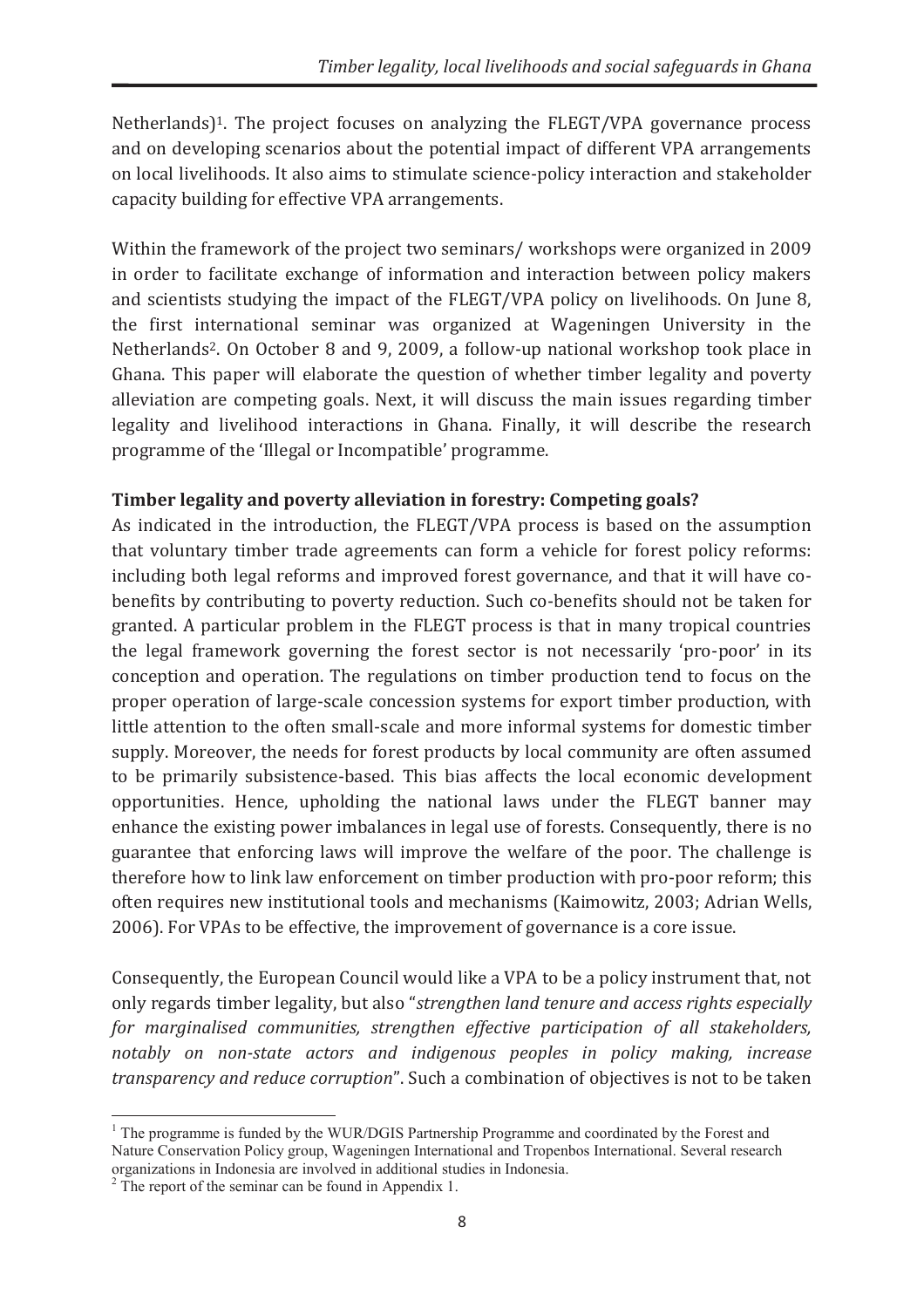for granted. As evident from the discussions at the Wageningen 'IoI' project seminar in June 2009, the impact of timber legality enforcement on local livelihoods potentially can have both positive and negative effects (Table 1).

| Positive effects                                                                                                                                                                                                                     | Negative effects                                                                                                                                                                                                                                                                                                                                                                                                                                                                                                                        |  |  |  |
|--------------------------------------------------------------------------------------------------------------------------------------------------------------------------------------------------------------------------------------|-----------------------------------------------------------------------------------------------------------------------------------------------------------------------------------------------------------------------------------------------------------------------------------------------------------------------------------------------------------------------------------------------------------------------------------------------------------------------------------------------------------------------------------------|--|--|--|
| Less dependency on illegal loggers<br>Improvement of forest conditions<br>increasing natural livelihood assets<br>Legalization of small-scale forest<br>activities<br>Better enforcement of forest-related<br>rights of local people | Less employment in and income from<br>$\bullet$<br>illegal logging<br>Enforcement of 'anti-poor' aspects of<br>$\bullet$<br>forest laws<br>o Legal denial of customary<br>rights of forest use<br>Enforced ban on small-scale<br>$\cap$<br>technologies such as chainsaw<br>logging<br>o Focus on technical issues of<br>legal timber production and<br>tracking systems<br>without<br>consideration of<br>benefit-<br>sharing mechanisms<br>Empowerment of<br>government<br>bureaucracy resulting in lack of<br>administrative justice |  |  |  |

|  | Table 1 Potential impacts of timber legality enforcement on local livelihoods |
|--|-------------------------------------------------------------------------------|
|--|-------------------------------------------------------------------------------|

In view of these potentially diverse impacts of timber legality enforcement on local livelihoods, an important question is how the concept of timber legality is interpreted.

It is possible to distinguish three different approaches:

- · A law enforcement approach focusing on the identification and enforcement of a timber licensing scheme for controlled origin of timber, timber exploitation by legally recognized logging companies according to prescribed operational procedures and timber tracking.
- · A benefit-sharing approach focusing on the identification and enforcement of a legally-defined benefit-sharing mechanism with due attention to just sharing of benefits between logging companies, forest land owners and local communities, as well as proper payment of timber permit rights and export fees to the government.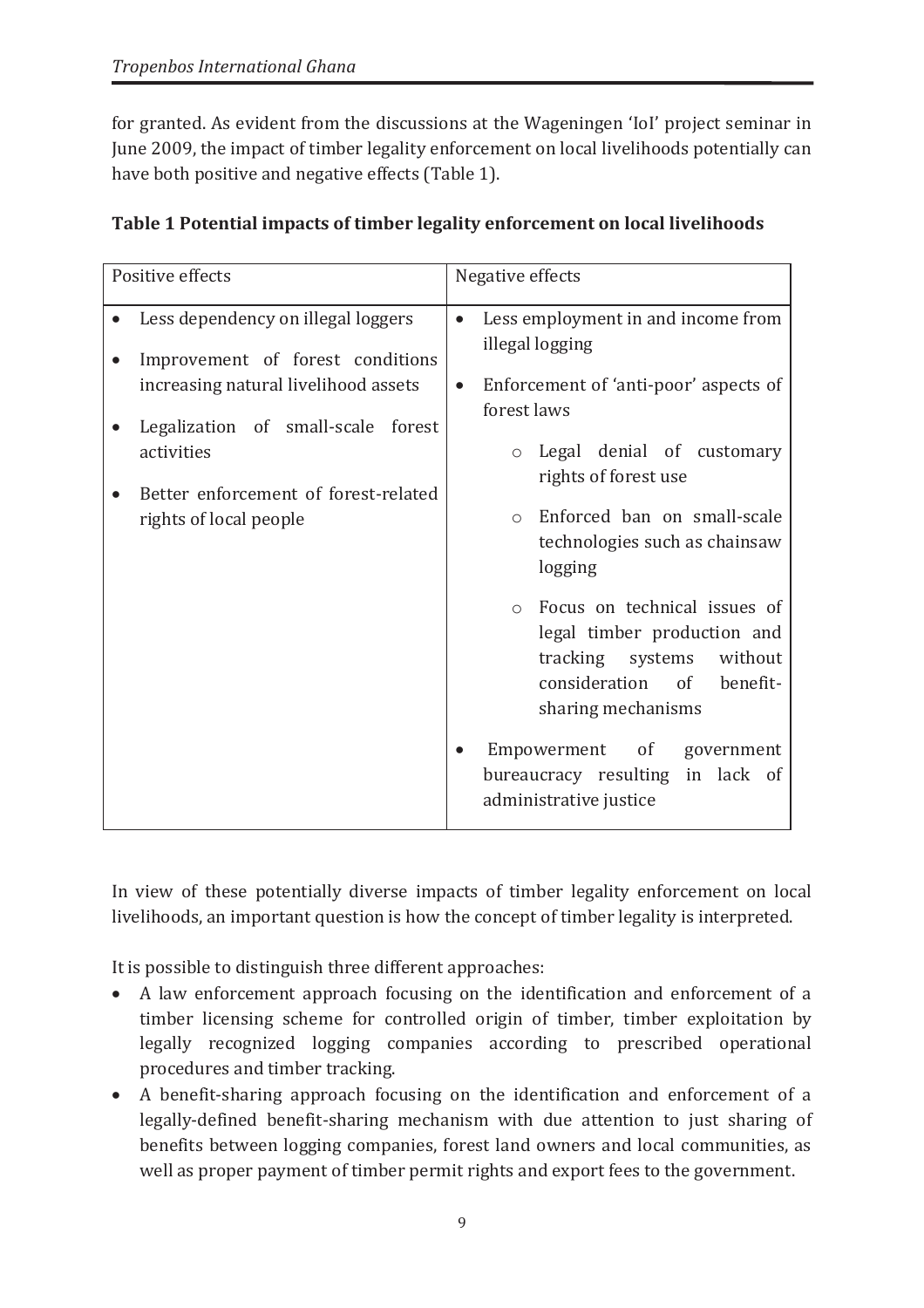· A rights-based approach focusing on the identification and enforcement of sociallyjust access and ownership rights of local communities to forest lands.

Within the framework of contributing to poverty alleviation, timber legality schemes should not just be focused on a law enforcement approach, but also on benefit-sharing and rights issues.

#### **Timber legality and livelihood issues in Ghana**

#### *Livelihood consideration in the Ghana forest policy*

The 1994 Forest and Wildlife Policy of Ghana explicitly recognizes the rights of local communities to benefit from the forest resources in their daily livelihoods. This policy explicitly states (Marfo, 2009a):

- · The Government of Ghana recognizes and confirms the right of people to have access to natural resources for maintaining a basic standard of living and their concomitant responsibility to ensure the sustainable use of such resources.
- · A share of financial benefits from resource utilization should be retained to fund the maintenance of resource production capacity and for the benefit of local communities.

These stipulations are reflected in a complex legal structure regarding the rights to forest lands and products in Ghana. This legal structure combines elements from statutory and customary legal systems and includes a distinction between land tenure and tree tenure rights (Amanor, 1999; Owuba et al., 2001; Otsuka et al., 2003; Akyeampung Boakye and Affum Baffoe, 2008; Dabrowska, 2009; Marfo, 2009a). In considering the scope and potential impact of timber legality on local livelihoods, it is necessary to give attention to the repercussions of this complex legal structure on the rights and benefit-sharing mechanisms for timber and other forest products.

## *Access and ownership rights to forest lands and products*

With regard to access and ownership rights to forest lands and products in Ghana, there exists a distinction between the tenure arrangements for land and for trees (Amanor, 1999; Marfo, 2009a). The land tenure rights are governed by a combination of both statutory and customary laws. The formal ownership of lands in Ghana is based on a division between public lands and stool lands under allodial title by traditional chiefdoms and clans. The public lands concern either lands that were officially acquired by the state from the allodial owners or vested lands for which the legal title is transferred to the State, whilst the beneficial interests rest with the community. The formal permanent forest estates established by the state concern such vested lands in which the land continues to be the property of the community, while the government manages it for the collective good of the public.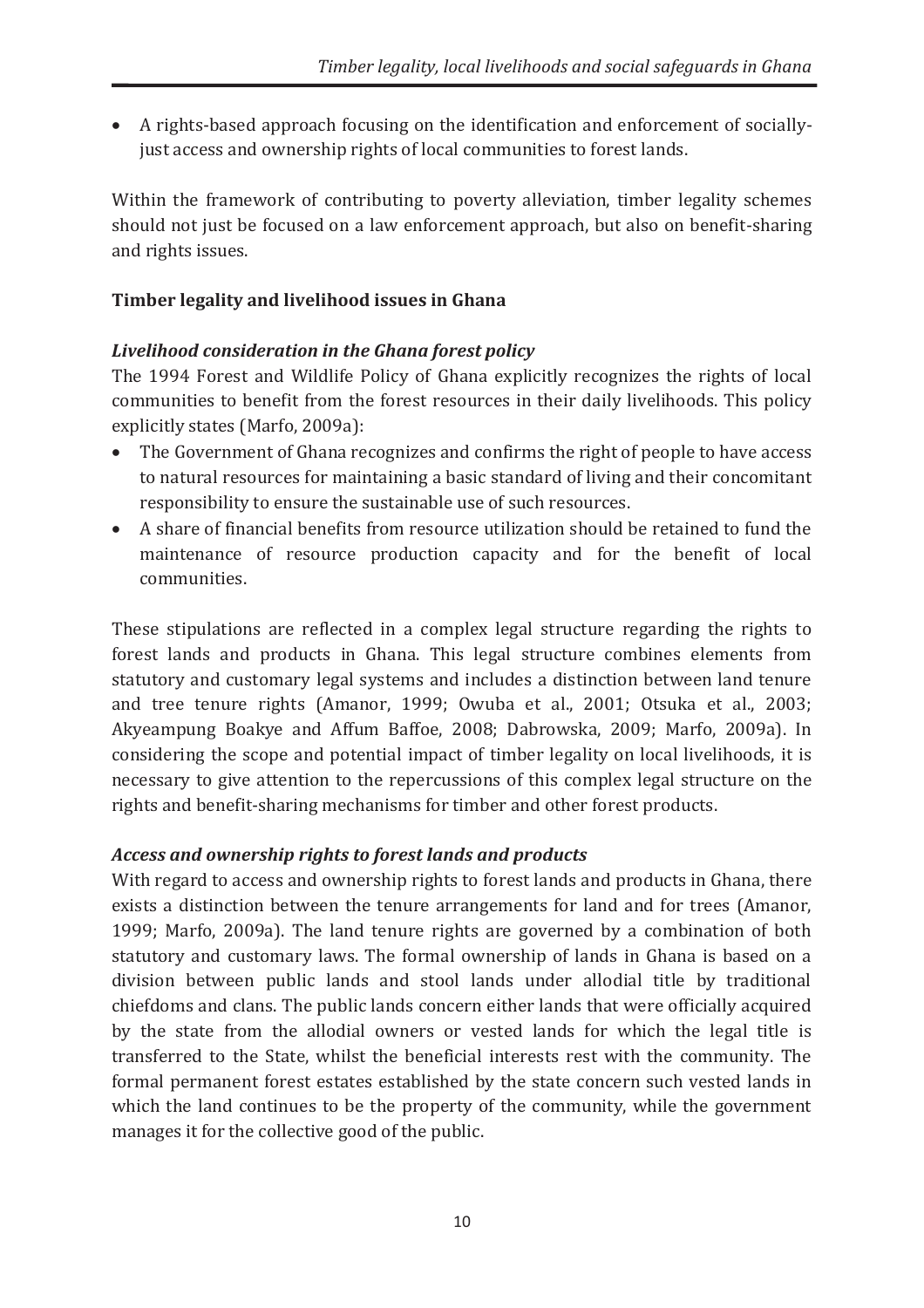The use of the lands with allodial titles is governed by a system of customary tenure. This system includes two types of freehold. Customary freehold refers to the rights of a member of traditional communities to lands that he cultivated as the first person or that were allotted to him by the community leaders. And common freehold refers to the rights for 'strangers' after having received land as a gift from the chiefs or his elders.

In addition to the land tenure rights, there exists a separate system of tree tenure rights. The rights of ownership and access to trees vary depending on whether the tree is naturally growing or planted. According to the (Timber) Concession Act of 1962 all naturally growing trees are vested in the President in trust for the traditional chiefdoms. Consequently, the State has the formal right to control and manage these tree resources, including allocation of logging rights. However, the statutory law recognizes customary access and use rights on forest products for domestic purposes. These rights do not only concern trees in the forest reserves, but also trees on farmer fields. Notably in the widespread cocoa plantations trees are commonly maintained for micro-climate regulation (Asare, 2005; Slesazeck, 2008). Although farmers are allowed to select which trees should be removed or maintained on their farms during clearing for cultivation, they have formally no rights to fell commercial trees on their farms. However, in respect of planted trees on freehold lands, ownership rights of the planter are recognized.

In 1997 a new Timber Resource Management Act redefined what lands are subject to state-issued timber utilization rights. According to this Act, no timber rights can be granted on farmlands without written authorization of the farmer(s) involved, or on lands with private plantations or privately grown timber. These new legal provisions in principle increased the rights of local people over timber resources on their lands.

## *Forest benefit-sharing mechanisms*

The legal pluriformity regarding forest use with a differentiation in land and tree tenure conditions and a combination of both statutory and customary rights has resulted in a complex system of benefit-sharing from timber exploitation. Formally, the government has the sole right to decide over commercial exploitation of natural forests. For timber logging, they issue logging permits to timber companies holding a formal Timber Utilization Contract (TUC). The net benefits from the revenues received by the state from these timber sales are distributed to the traditional stool authority (45%) and the District Assembly (55%) responsible for the administrative region where the stool lands are situated (Marfo, 2009a).

Officially, the government, in consultation with the land owner, has also the right to control timber exploitation on farm lands. In practice, however, on the off-reserve lands often a more informal system of timber exploitation through so-called chainsaw logging operators take place. These small-scale operators do not hold an official Timber Utilization contract. They normally negotiate timber sales with individual farmers; but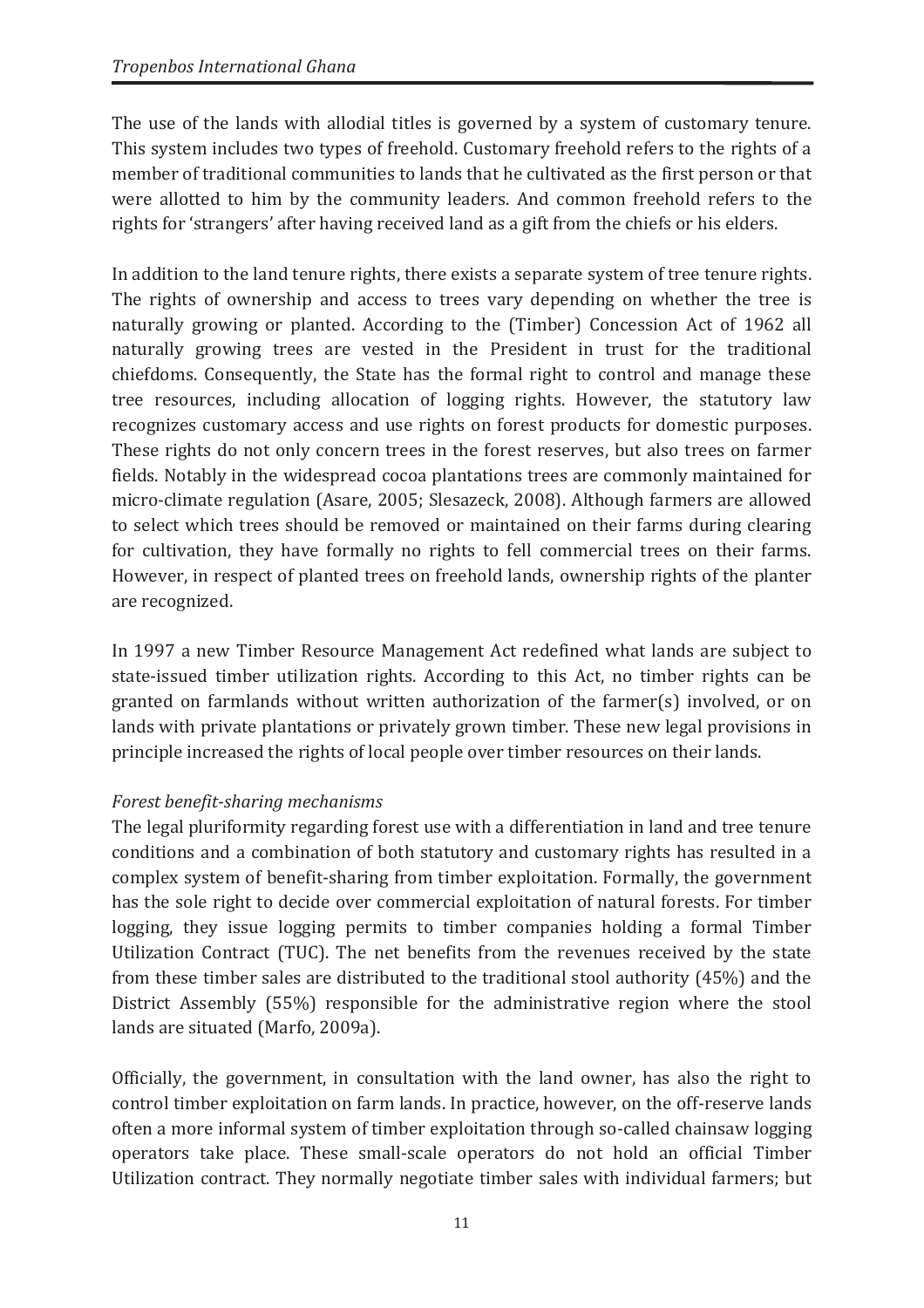also cases of timber cutting without permit of the farmers are not uncommon. Since the publication of the 1998 Timber Resources Management Regulations chainsaw logging is formally illegal, but it is still widespread and supplies most of the domestic timber market (Hansen and Treue, 2008; Marfo 2009b).

Thus, within the Ghanaian forestry policy system explicit attention is given towards the sharing of benefits of timber production. In practice, most attention is often given to the benefit-sharing mechanisms for the customary authorities formally holding land ownership rights. In the Ghanaian Constitution, it is stipulated that these customary authorities should act on the basis of being a trustee or custodian of the land with the obligation to discharge their functions for the benefit of the people and be accountable as fiduciaries in this regard (Marfo, 2009a). However, there is no explicit legal stipulation that (part of) the timber revenues received by the stool authorities should be invested in the local communities. Hence, when it comes to benefit-sharing of the royalty payments, there is an ongoing discussion in Ghana on whether the timber revenues should be partly (re)allotted by the traditional authorities and/or district authorities to local communities (Opoku, 2006; Marfo, 2009a).

In order to ensure further community benefits from timber production, on the basis of the 1994 Forest and Wildlife Policy, several initiatives have been undertaken to further stimulate community involvement in forest management and benefit-sharing. The two most important initiatives concern the introduction of the Social Responsibility Agreements and the introduction of collaborative forest management in the form of the Modified Taungya System. The first initiative concerns a new regulation that stipulates that before being granted a logging permit, timber contractors need to negotiate an agreement on the provision of specific social facilities and amenities to the local inhabitants of a proposed logging area (Ayine, 2008). The second initiative concerns new approaches towards benefit-sharing in tree plantation schemes on reserved forest lands (Blay et al., 2008).

The Taungya system involves a reforestation system in which farmers are temporarily given a plot of forest land to plant forest trees and to produce food crops. The farmers had the rights to the food crops, but the trees remain the property of the management organisation. Originally, the revenues from the timber produced under this scheme was distributed between the Forestry Commission having the management responsibility over the forest reserves (60%), the District Assembly and Administrator of stool lands representing the land owners (24%), and local community groups and customary freehold landowners (16%). However, in order to allow more local livelihood benefits, the new Modified Taungya System officially allocates only 40% to the Forestry Commission, 20% to local communities groups, and 40% to the farmers participating in the scheme (Marfo, 2009a).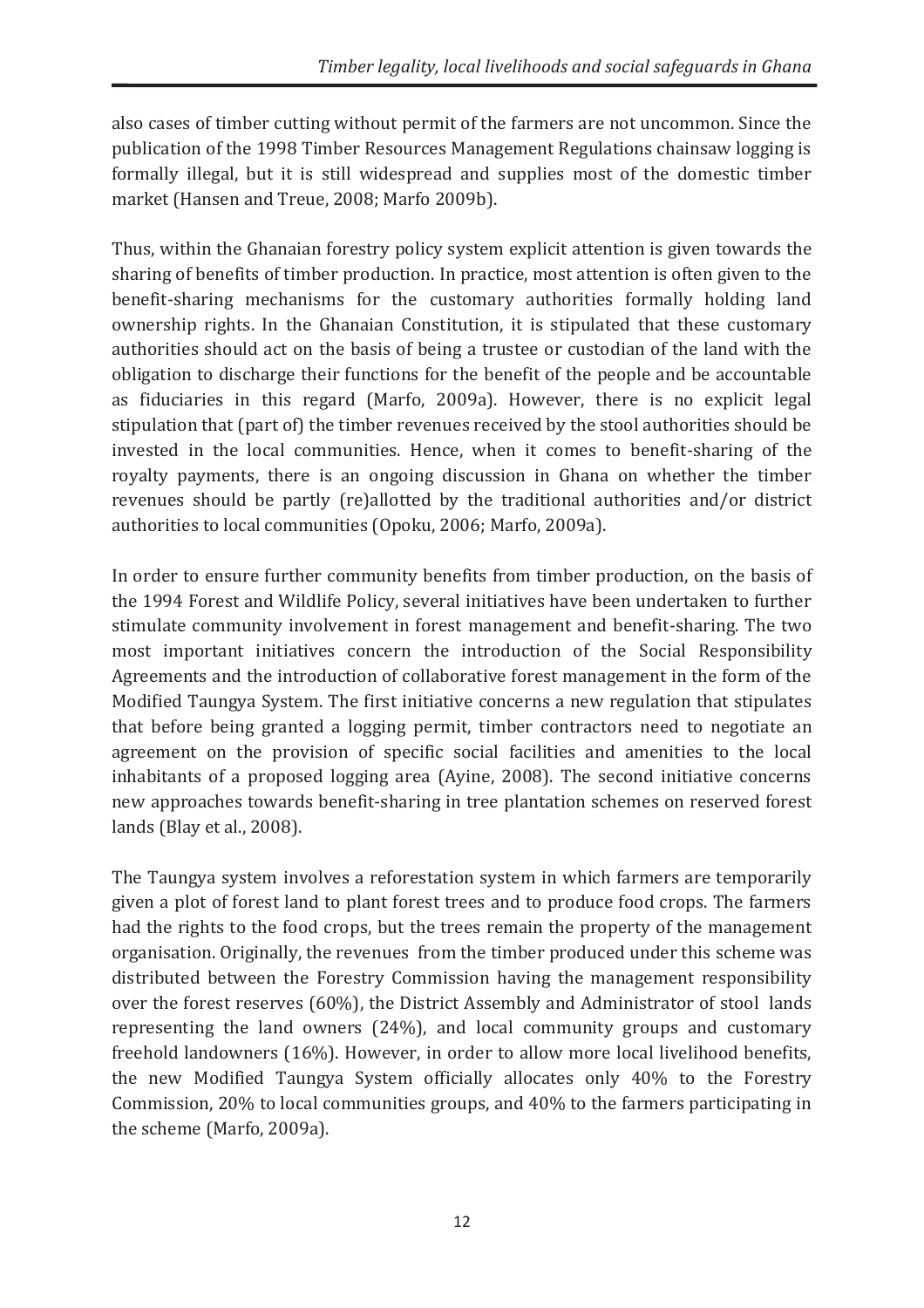Although these schemes indicate that efforts have been undertaken to increase the benefits of timber management and exploitation for local communities, the experiences with these schemes are still mixed. Major difficulties concern the different status of access to natural resources of original inhabitants and migrants, as well as the *de-facto* benefit distribution between local communities and traditional authorities (Marfo, 2009a). In order to better understand how the various provisions on forest benefitsharing impact on the actual livelihoods of different categories of local people, recently several studies have been started (e.g. Wiggins et al., 2004; Ardayfio-Schandorf et al., 2007; Antwi, 2009). These studies will provide important base-line information on the actual processes of forest benefit sharing in Ghana.

# **Table 3 Different types of legally-recognized timber production systems in the forested landscape of Ghana**

| Legal status of land         | Forest reserve                                                              | Off-reserve lands                                                                                                                            |
|------------------------------|-----------------------------------------------------------------------------|----------------------------------------------------------------------------------------------------------------------------------------------|
| Legal status of timber trees |                                                                             |                                                                                                                                              |
| Naturally grown trees        | Official forest reserves<br>with natural forests                            | Off-reserved lands with<br>agroforestry systems<br>involving naturally-<br>grown timber trees,<br>e.g. cocoa forest systems                  |
| <b>Planted trees</b>         | Collaborative managed<br>reforestation areas in<br>official forest reserves | Off-reserve forest with<br>tree plantations,<br>private<br>e.g.<br><sub>or</sub><br>teak<br>community<br>(Tectona<br>grandis)<br>plantations |

## **Table 4 Legal characteristics of different timber production systems**

| Production                                             | Land                                                    | and<br>tree   | Management                                                                                | sharing<br>Revenue                                                          |
|--------------------------------------------------------|---------------------------------------------------------|---------------|-------------------------------------------------------------------------------------------|-----------------------------------------------------------------------------|
| system                                                 | ownership                                               |               | responsibility                                                                            | mechanism                                                                   |
| <b>Official</b><br>with<br>reserves<br>natural forests | forest   Formally<br>reserves<br>customary<br>ownership | under<br>land | designated   Forest service<br>Timber<br>extraction<br>contracted to TUC<br>holding firms | benefit<br>Formal<br>sharing<br>between<br>government<br>and<br>traditional |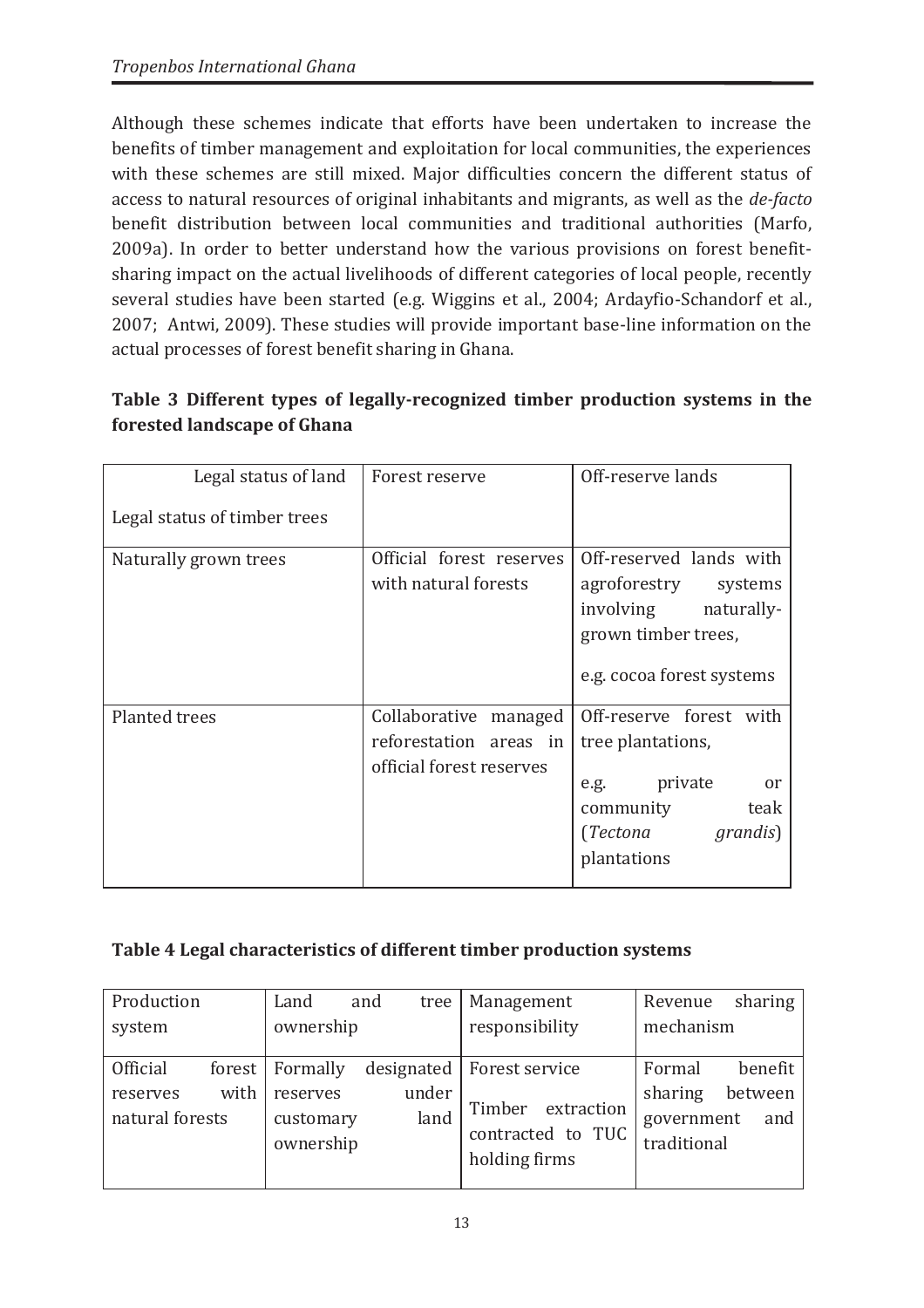|                                                                                   | <b>Trees</b><br>vested<br>in<br>President                                                                                                                |                                                                                                                          | authorities<br>Social<br>responsibility<br>agreement<br>benefits of logging<br>companies                  |
|-----------------------------------------------------------------------------------|----------------------------------------------------------------------------------------------------------------------------------------------------------|--------------------------------------------------------------------------------------------------------------------------|-----------------------------------------------------------------------------------------------------------|
| Collaborative<br>managed<br>reforestation<br>areas in official<br>forest reserves | Formally<br>designated<br>under<br>reserves<br>land<br>customary<br>ownership<br>Planted<br>trees<br>with<br>benefit-sharing rights<br>for tree planters | Forest service<br>in<br>collaboration with<br>local community<br>Timber extraction<br>contracted to TUC<br>holding firms | with<br>As<br>above<br>added benefits to<br>farmers<br>participating<br>in<br>the reforestation<br>scheme |
| Off-reserved<br>lands<br>with<br>agroforestry<br>systems                          | land<br>Customary<br>ownership with use<br>rights for farmers<br><b>Trees</b><br>vested<br>in<br>President                                               | Farmers<br>Timber extraction<br>formally<br>to<br>be<br>contracted to TUC<br>holders                                     | <b>Benefits</b><br>for<br>farmers subject to<br>customary benefit-<br>sharing<br>arrangements             |
| Off-reserve forest<br>with<br>tree<br>plantations                                 | land<br>Customary<br>ownership with use<br>rights for farmers<br>Planted trees owned<br>by planter                                                       | Farmers<br>Timber extraction<br>formally<br>be<br>to<br>contracted to TUC<br>holders                                     | Benefits for tree<br>planters/woodlot<br>managers                                                         |

## *Variation in timber production systems*

From the foregoing, it can be concluded that there are two main legal principles governing the management and benefit sharing arrangements, i.e. the legal status of the lands in the form of reserved forest lands versus off-reserve lands, and the status of the timber trees being either naturally-grown or planted. Consequently, within the forested landscapes four main timber production systems can be distinguished (Table 3). They differ in respect to land and tree ownership, management responsibility and revenue sharing mechanisms (Table 4). Officially, timber exploitation in all four production systems is only allowed by timber companies with a formal Timber Utilization Contract (TUC) stipulating the obligations for ecologically sound and socially responsible harvesting systems. Under the TUC system only large-scale mechanized harvesting techniques are allowed, and the small-scale so-called chainsaw logging and manufacturing systems are officially outlawed as being inefficient and difficult to control.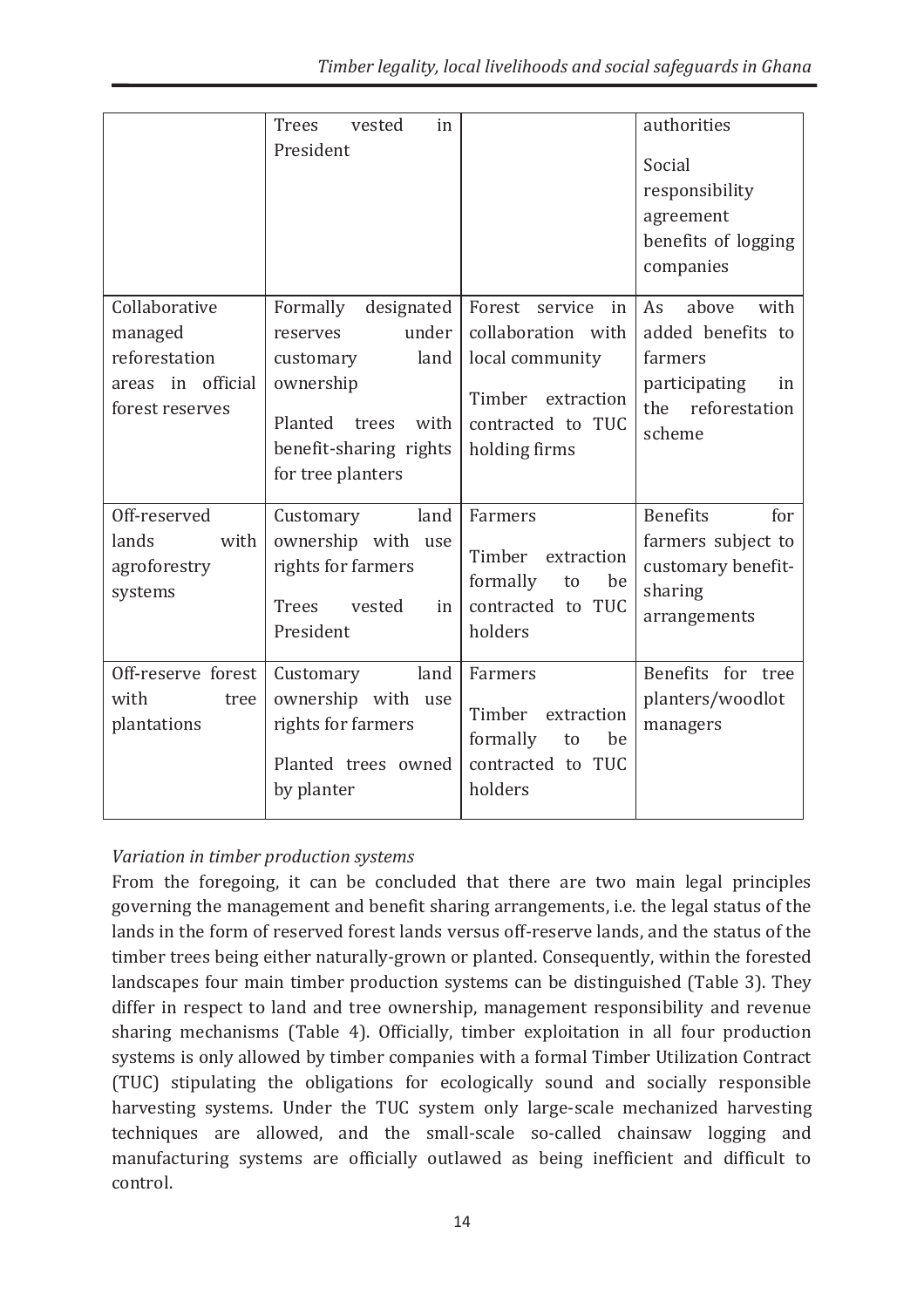This means that in practice TUCs are mainly awarded to commercial timber enterprises operating mostly in the official forest reserves. Notwithstanding the illegality of smallscale chainsaw logging, this practice is still common on the off-reserved lands (Hansen and Treue, 2008; Marfo, 2009b). Whereas the timber produced under the TUC system mostly concerns timber for export, the timber produced by chainsaw logging is predominantly for domestic use. At present, most timber exploitation is still focused on naturally grown timber. But the natural resource timber base is highly overexploited, as a result of the unduly high capacity of the timber manufacturing industries, including sawmills (Hansen and Treue, 2008). As a result, within the framework of sustainable forest management, not only legal timber extraction following principles of annual allowable cutting quota are essential, but also measures to stimulate new resource creation.

## **Consequences for the VPA Ghana process**

In view of the present legal status of timber production in Ghana, there are two major governance issues requiring attention for making the forestry sector ecologically more sustainable and socially responsible to local community needs (see also Mayers et al., 2008):

- 1. Better control of the legal standards for timber extraction: Such controls should not focus only on technical issues such as the control on area of origin and adherence to allowable cutting quota as well as effective timber tracking, but also on social issues such as proper adherence to social responsibility agreements and equitable distribution of benefits between traditional authorities and local communities. The implementation of such controls does not only require a professional organization with proper technical and legal skills, but also a system of access of all relevant stakeholders to legal administration, in the case that the technical controls and benefit-sharing arrangements are wrongly implemented.
- 2. Further adaptation of forestry laws in order to address the existing legal ambiguities:
	- a. Streamlining of the very complex legal regulations with a mixture of statutory and customary laws and regulations regarding access to and benefit sharing in respect of exploitation of timber as well as non-timber forest resources. In addition, also the legal conditions regarding creation of new forest resources need further attention.
	- b. Reconsideration of the dual-economical nature of the timber sector with export timber being produced in official forest reserves under a concession system subject to legal norms, and domestic timber being produced on village and private lands under (illegal) chainsaw logging arrangements.
	- c. Further adaptation of legal frameworks on timber exploitation to a legal framework on sustainable forest management. Whereas the legal framework on timber exploitation only concerns arrangements on rights and responsibilities regarding proper timber extraction, the legal framework for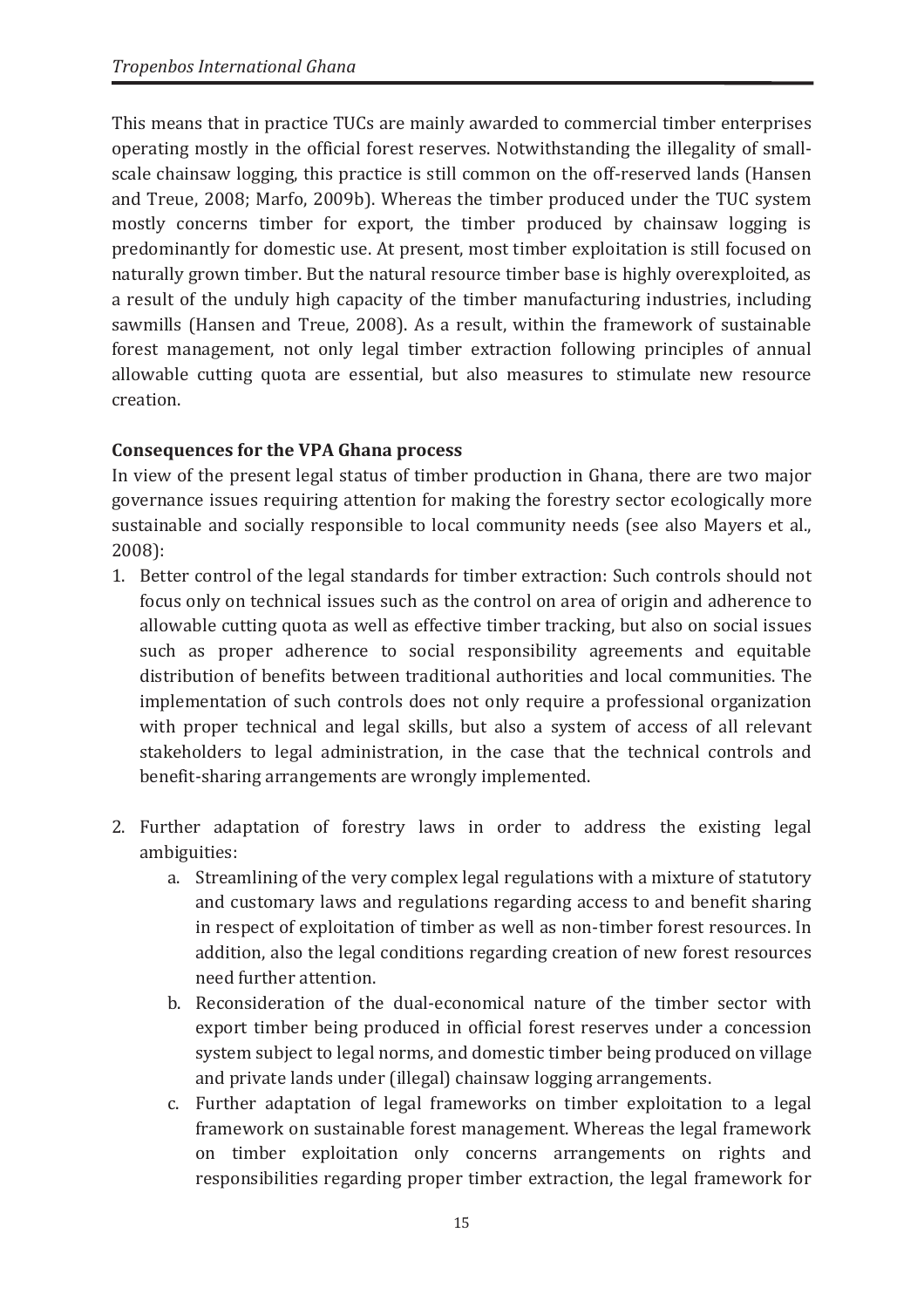sustainable forest management should also include arrangements on rights and responsibilities concerning forest management practices. Such practices do not only involve timber extraction practices, but also silvicultural practices for creating new timber resources and enhancing timber production capacity.

These issues have been acknowledged in the Ghana VPA process (Bird et al., 2006 & 2008; Attah et al., 2009; Beeko, 2009). The agreement does not only identify a FLEGT licensing system for legally-produced export timber, but also several provisions on supporting measures and stakeholder involvement. These provisions indicate that there is a need for further adaptation of the export-oriented legality system to include also domestic timber production, and the need for further stimulation of stakeholder involvement and development of social safeguards. As indicated by these provisions, it is suggested that the Ghana VPA implementation process will consist of two kinds of activities:

- · The technical implementation of the proposed FLEGT licensing system
- · A new round of policy reform identification and formulation to further adjust the existing legal regimes to newly arising concerns on good forest governance and sustainable forest management.

The identification of these dual activities, indicate that the Ghana VPA is in essence focussed on stimulating a process of policy learning (Owusu, 2009) rather than on simple implementation of a legal timber licensing scheme. In this context it is possible to distinguish two types of policy learning processes:

- · Single-loop learning: a process of technical learning about the efficient and effective implementation of policy (legal) instruments without questioning the nature of the fundamental legal regime in respect to its unforeseen impacts or unsolved problems
- · Double-loop learning: a process involving conceptual learning about goals and strategies by questioning the fundamental design, goals and activities of the existing legal regimes and social learning about e.g. responsibilities of different categories of stakeholders and appropriate ways of interacting between public and private organizations.

When considering the need to improve legality issues, single-loop learning is normally the common approach to policy implementation. However, as demonstrated by the fact that the FLEGT process includes references to legality and governance issues, the FLEGT process is in essence focused on stimulating double-loop learning. The inclusion of provisions regarding the need to ensure that not only export timber but also domestic timber is produced legally, as well as the need for further policy adjustment illustrates that the Ghana VPA also emphasizes the need for double-loop learning. An important challenge will be to further develop such a double-loop policy learning process and not to get trapped in a technical single-loop policy implementation process focused on the FLEGT licensing only. In this context, specific attention needs to be given to effective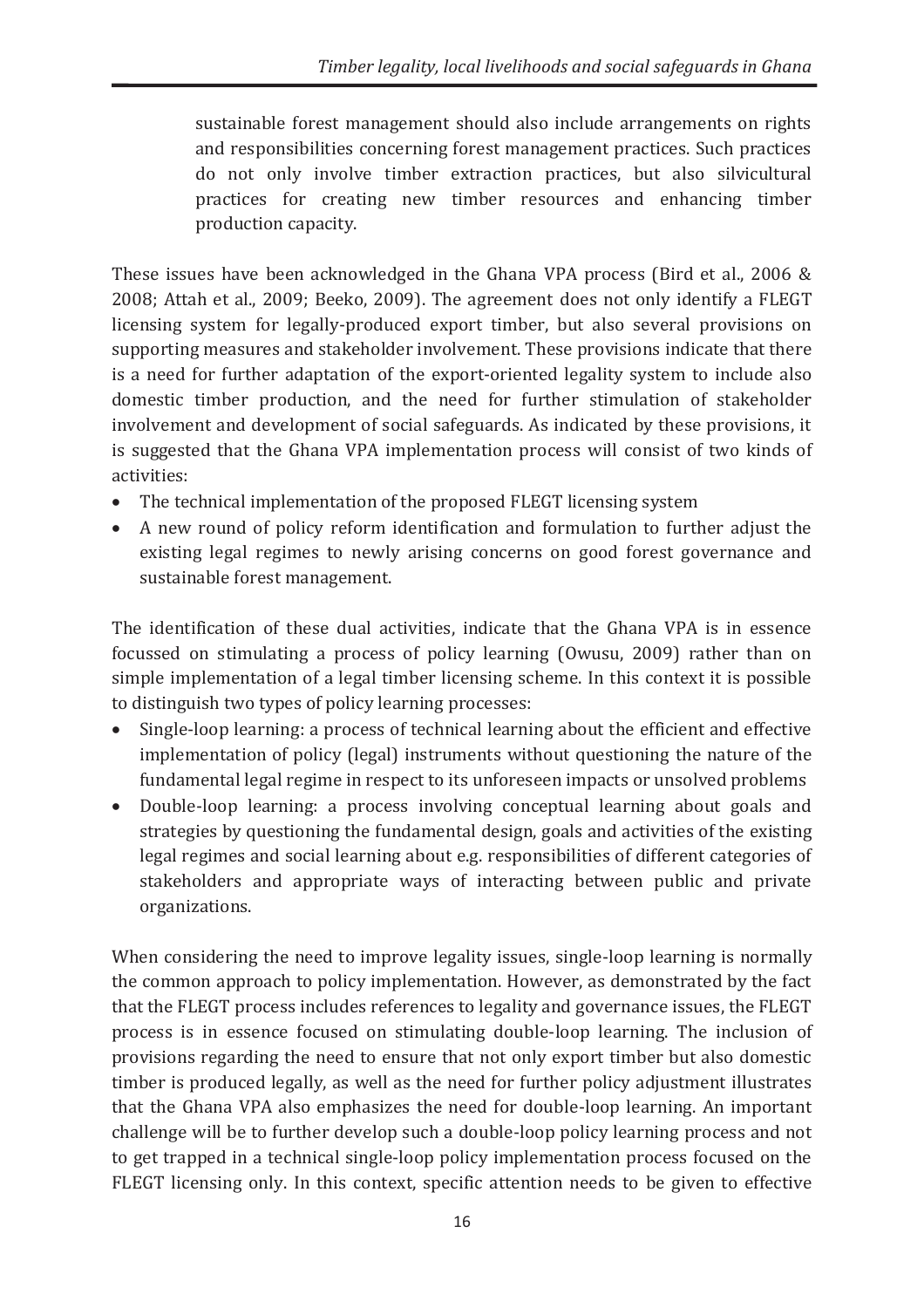follow-up of stakeholder involvement in the policy implementation phase. Whereas during the phase of the identification and formulation of the Ghana VPA an intensive process of stakeholder participation took place, still further thought need to be given to stakeholder involvement in the VPA implementation phase in the form of both participatory monitoring and evaluation of the implementation of legality standards and their impacts, as well as in the form of new discussion platforms on policy reforms..

It is interesting to observe that several of the issues discussed in the Ghana VPA process are also under discussion in other stakeholder discussion platforms. In response to the call for better forest governance in Ghana, various programmes have been started to stimulate communication and negotiation between government organizations, civil society groups, market organizations and local communities. The different initiatives in setting up natural resource management and development programmes and organizing stakeholder platforms provide a good basis for further policy interaction and stimulation of the double-loop policy learning process.

## **Research programme of the 'Illegal or Incompatible' programme**

Considering the objectives of the FLEGT/VPA process, the legal and actual field conditions of timber production in Ghana, and the experiences already gained with the FLEGT/VPA process in Ghana, the 'Illegal or Incompatible' programme has identified two main fields of research (Table 5). In the first place, it is considered that it is important to get a better overview of the legal status and livelihood impacts of the different timber producing systems within the forested landscapes. Specific attention is given to the impact of access rights and benefit-sharing mechanisms on local livelihoods, and on the issue of social safeguards. In the second place, attention is given to the nature of the Ghana VPA governance process. Special attention is given to the question of how different stakeholders, including local communities, are involved in the policy communication and negotiation process during the various phases in the VPA policy cycle from problem identification and policy formulation to subsequent policy implementation and further policy evaluation and reformulation.

|            |  |  |  |  |  | Table 5 Main types of studies carried out by the 'Illegal or Incompatible' |
|------------|--|--|--|--|--|----------------------------------------------------------------------------|
| programme. |  |  |  |  |  |                                                                            |

| Main topic         | Main type of study          | Specific focus                    |  |  |  |
|--------------------|-----------------------------|-----------------------------------|--|--|--|
|                    |                             |                                   |  |  |  |
| Assessment         | of Landscape level analysis | Main differentiation between      |  |  |  |
| interactions       | on community needs and      |                                   |  |  |  |
| between timber     | perceptions                 | forest reserves and off-reserve   |  |  |  |
| legality and local |                             | timber producing lands            |  |  |  |
| livelihoods<br>and |                             | naturally<br>regenerated<br>trees |  |  |  |
| identification of  |                             | versus planted trees              |  |  |  |
|                    |                             |                                   |  |  |  |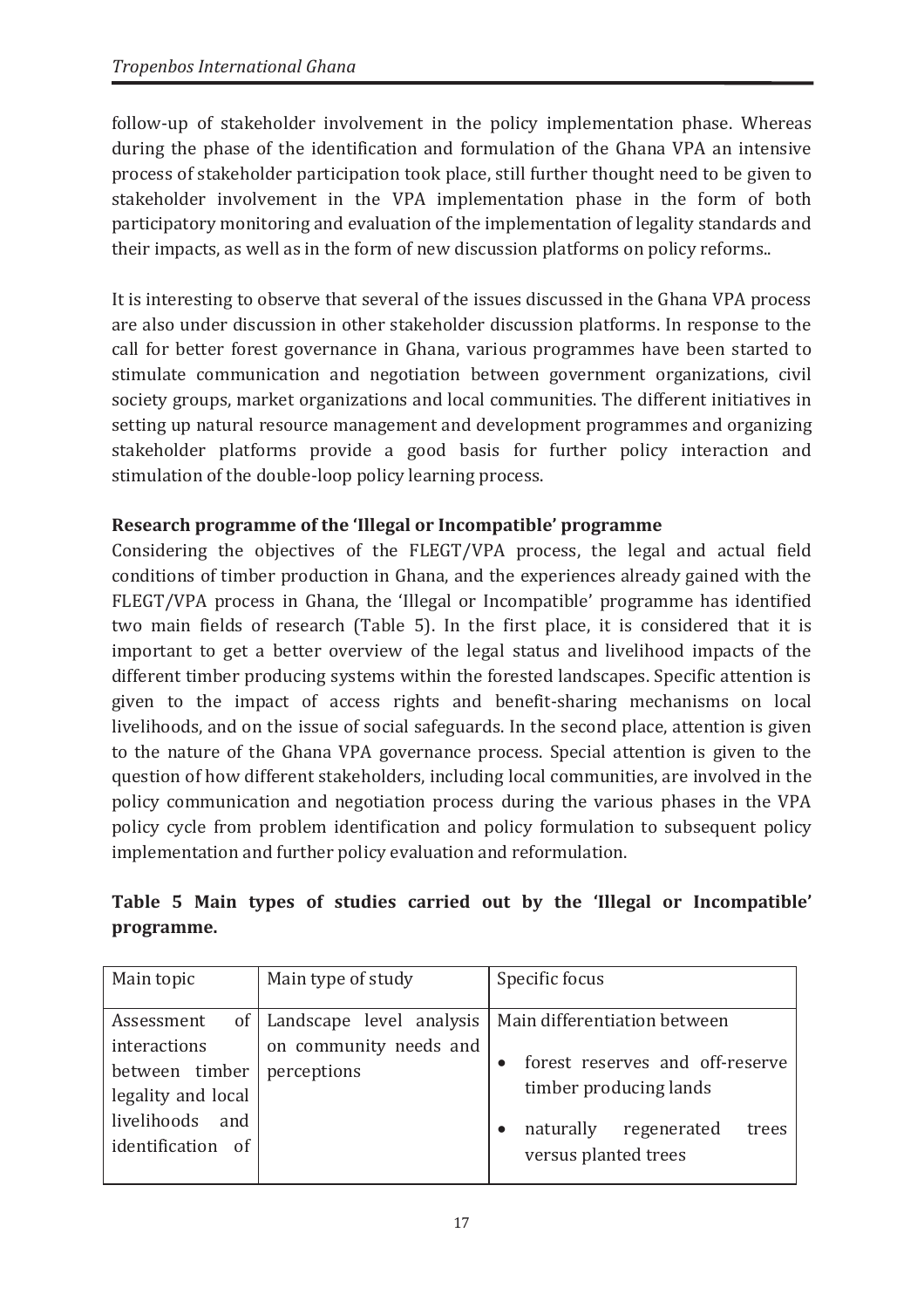| social safeguards                                                                       |                                                                                                                                 |                                                                                                                                                                                                                                                                             |
|-----------------------------------------------------------------------------------------|---------------------------------------------------------------------------------------------------------------------------------|-----------------------------------------------------------------------------------------------------------------------------------------------------------------------------------------------------------------------------------------------------------------------------|
|                                                                                         | level<br>Landscape<br>local<br>assessment<br><sub>on</sub><br>practices for<br>accessing<br>forest resources                    | Three types of access arrangements:<br>Formal legal regulations<br>$\bullet$<br>Informally developed<br>local<br>working regulations<br>Illegal activities                                                                                                                  |
|                                                                                         | Development of scenarios<br>legality<br>for<br>and<br>sustainable<br>forest<br>management in Ghana                              | Identification<br>of<br>different<br>$\bullet$<br>options for organization of rights<br>and responsibilities for timber<br>production<br>Assessment<br>of<br>impact<br><sub>of</sub><br>forest<br>different<br>options<br>on<br>livelihood<br>and<br>resource<br>conditions |
| the<br>Assessing<br>the<br>of<br>nature<br><b>VPA</b><br>Ghana<br>governance<br>process | Assessing the nature of the<br>Ghana VPA process                                                                                | Evaluation<br>of<br>the<br>Ghana<br><b>VPA</b><br>process as example of interaction<br>between global standards and local<br>policy practices                                                                                                                               |
|                                                                                         | Assessing<br>community/civil<br>society<br>the<br><b>VPA</b><br>to<br>access<br>communication<br>and<br>decision-making process | Depending on phase in policy cycle:<br>Problem<br>identification<br>and<br>policy formulation phase<br>Implementation phase<br>Monitoring and evaluation phase<br>$\bullet$                                                                                                 |
|                                                                                         | Action research to identify<br>options<br>for<br>improved<br>governance mechanisms                                              | In collaboration with FC/FORIG/TBI<br>Illegal chainsaw logging project<br>main focus of chainsaw logging<br>policies                                                                                                                                                        |

In addition to the studies of the 'Illegal or Incompatible' programme, there are several related studies ongoing in Ghana. These thematically-linked studies have mainly been initiated by Tropenbos International Ghana, and focus on assessing the impact of different arrangements for timber exploitation and forest management on local livelihoods (Box 1). This network of research and development programmes provides a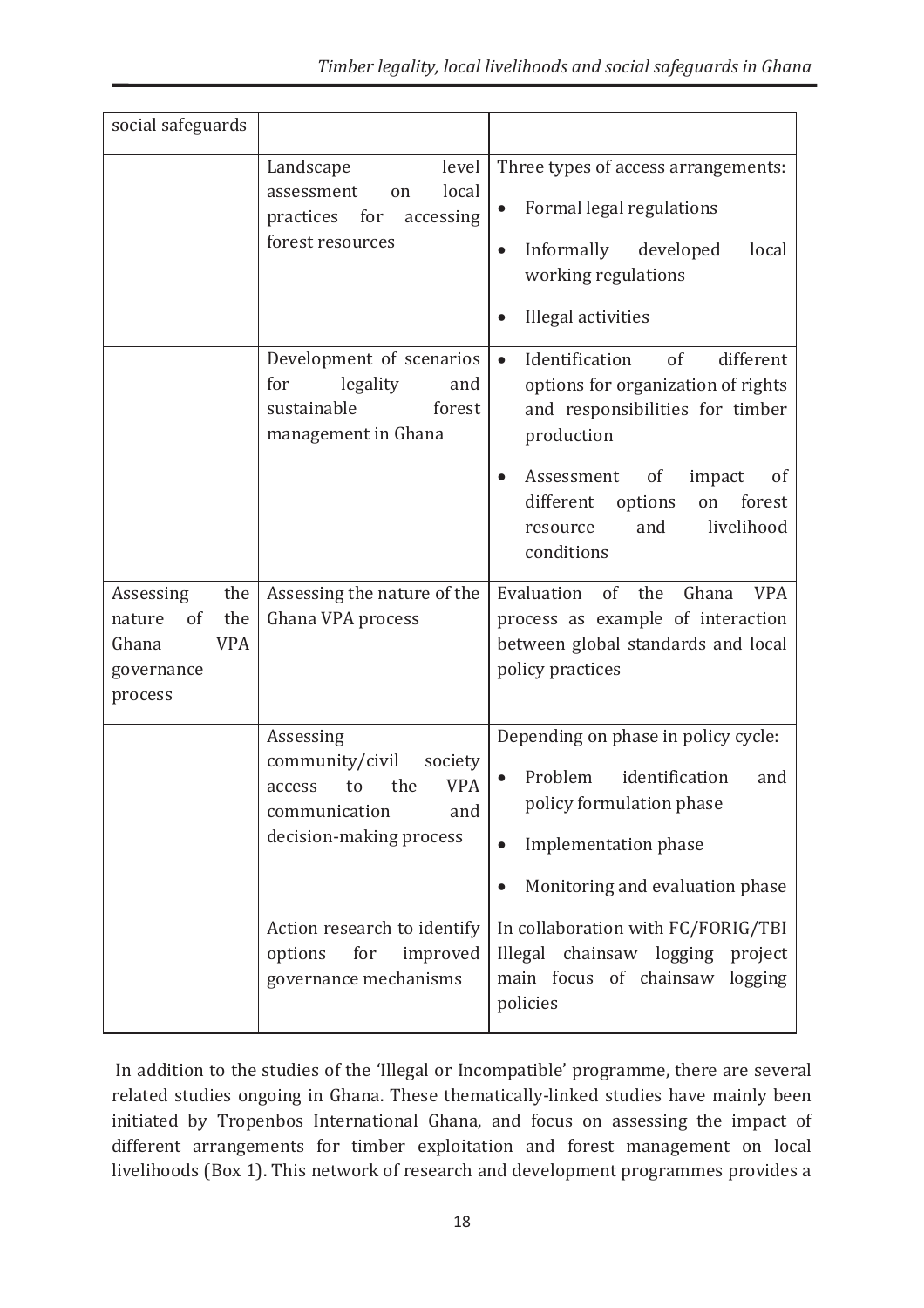rich database on the livelihood conditions in different parts of forested landscapes as well as the access rights to and benefit-sharing mechanisms for timber and other forest resources in these landscape zones. The 'IOI' programme aims at a further integration of this information and compilation of these research findings for science-policy dialogue.

**Box 1** Research programmes thematically related and organizationally linked to the 'Illegal or Incompatible programme

- · FC/FORIG/TBI Developing alternatives for illegal chainsaw logging through stakeholder dialogue
- · UvA/KNUST/TBI-Ghana Governance for sustainable forest-related livelihoods in Ghana's High Forest Zone programme
- · TBI-Ghana/Univ. Freiburg/ITC/FORIG cooperative programme on Management of timber resources in on-farm/off-reserve areas
- · TBI Ghana/FLD Denmark programme on Governance of timber trees in Ghana with emphasis on off-reserve situation
- · TBI Ghana/RMSC (FC) Forest rights administration implications on local livelihoods.

Finally, the experiences gained with the Ghana VPA process will also be compared with the experiences of the VPA process in Indonesia. It is expected that in this way, the research programme will not only be of benefit to the forest governance development process in Ghana, but will also provide lessons regarding the scope of using international policy standards for stimulating national forest governance processes.

## **Conclusion**

As a result of the FLEGT/VPA process in Ghana policy interests in assuring legal timber production has been increased. It is also acknowledged that such timber legality should not only concern export timber, but also timber for the domestic market. As most of the domestic timber is at present produced through illegal chainsaw operations, the need for further change in the legal regulations on timber production are recognized. It is also recognized that social safeguards are needed to ensure that the legal provisions do not have undesirable effects on local livelihoods. Also in this context further adaptations in the legal systems regarding access rights to and benefit sharing mechanisms from timber are needed. Consequently, the FLEGT/VPA process is Ghana is conceived off as a double-loop policy learning process involving a combination of implementation of a timber licensing system, and further evolution of a multi-actor forest governance system ensuring equitable access rights to forest resources and safeguards for sociallyresponsible benefit-sharing.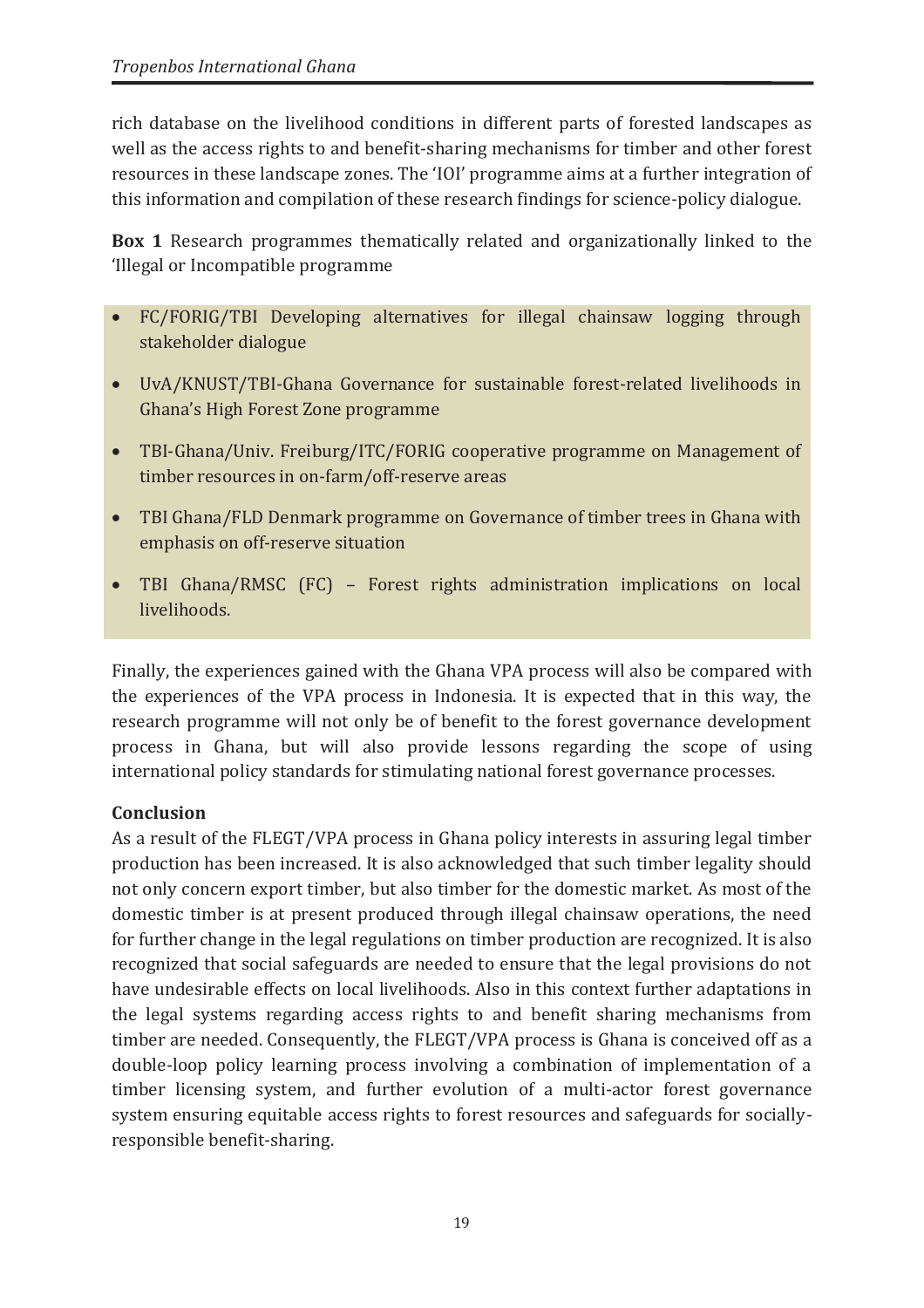#### **References**

- Adrian Wells, C. L. (2006). Public Goods and Private Rights: the illegal logging debate and the rights of the poor . ODI Forestry Briefing , p. 5.
- Akyeampong Boakye K. and Affum Baffoe, K. (2008) Trends in forest ownership, forest resources tenure and institutional arrangements. Case study from Ghana. In: Understanding forest tenure in Africa: opportunities and challenges for forest tenure diversification. FAO, Rome, Forestry Policy and Institutions Working Paper No. 19, p. 151-174.
- Amanor, K.S. (1999) Global restructuring and land rights in Ghana. Forest food chains, timber and rural livelihoods. Nordiska Afrikainstitutet Research Report No. 108.
- Antwi, P.K. (2009) Assessing the livelihood dependence of local communities on ecosystem services in the Bobiri forest area of Ghana. MSc thesis, Wageningen University, the Netherlands.
- Ardayfio-Schandorf, E., Yankson, P.W.K., Asiedu, A.B., Agyei-Mensah, S. and Morgan Attua, E. (2007) Socio-economic perspectives of off-reserve forest management in the Goaso Forest District of Ghana. Woeli Publishing Service, Accra, Ghana.
- Asare, R. (2005) Cocoa agroforests in West Africa. A look at activities on preferred trees in farming systems. Forest & Landscape Working Papes No. 6, Forest & Landscape, Horsholm, Denmark.
- Attah, A., Ioras, F. Abrudan, I.V. and Ratnasingam, J. (2009) The Voluntary Partnership Agreement: the Ghanaian and Malaysian experience. International Forestry review 11(3): 311-318.
- Ayine, D.M. (2008) Developing legal tools for citizen empowerment: social responsibility agreements in Ghana's forestry sector. Report International Institute for Environment and Development, London, UK.
- Beeko, C. (2009) the EU's policy with respect to imports of illegally harvested timber and the Commission's regulation on the matter – an African perspective. Paper International Conference on external aspects of EU Sustainable Development Strategy, Brussels, January 28, 2009.
- Bird, N., Fomete, T. and Birikorang, G. (2006) Ghana's experience in timber verification system design. VERIFOR Case Study. Overseas Development Institute, London, UK, 12 p.
- Bird, N., Fomete, T. and Birikorang, G. (2008) Ghana: tackling governance reform through system design. In: D. Brown et al (eds) Legal timber. Verification and governance in the forest sector. Chapter 12. Overseas Development Institute, London, UK, p. 147-154.
- Blay, D., Appiah, M., Damnyag, L., Dowomoh, F.K., Luukkanen, O. and Pappinen, A. (2008) Involving local farmers in rehabilitation of degraded tropical forests: some lessons from Ghana. Environment, Development, Sustainability 10: 503-518.
- Dabrowska, M.,(2009) Access to timber trees for commercial purposes in off-reserve areas in Ghana. MSc thesis, Wageningen University, the Netherlands.